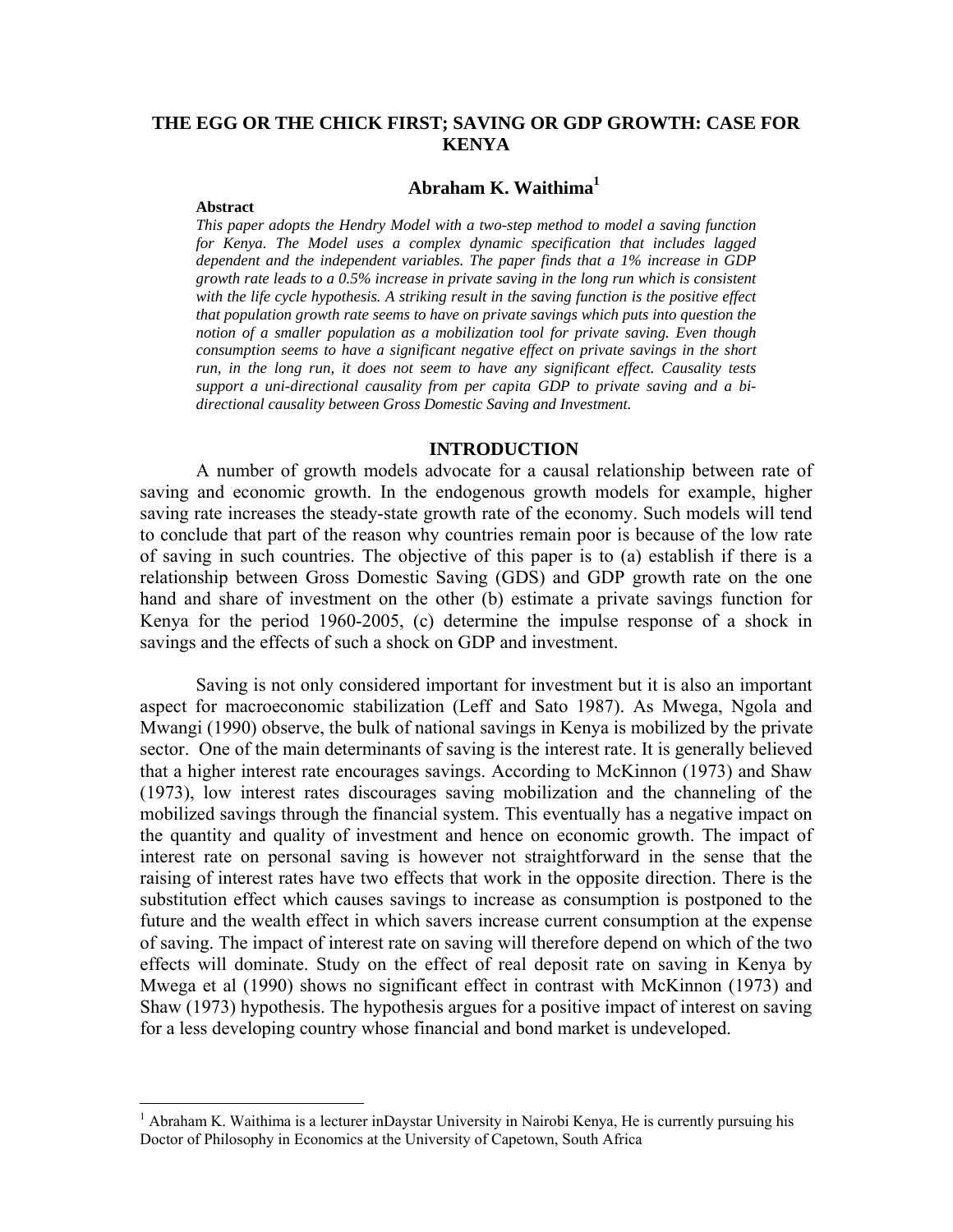The effect of income on saving is inconclusive and varies across countries. Whereas some studies have found savings to cause growth in income, some have found income growth to cause savings. The causality from savings to economic growth is supported from the argument that domestic investment is determined by domestic savings. Following this argument, high rate of national saving is a crucial determinant of economic growth (Athukorala and Sen., 2004). In testing for causality between domestic saving and economic growth for some African countries, Anoruo and Ahmad (2001) found a bi-directional causality in the cases of Cote d'Ivoire and South Africa. The study also found that in the case of Congo, growth rate of domestic savings caused economic growth. For Ghana, Kenya, Nigeria and Zambia causality was found to run from economic growth rate to growth rate of domestic savings. Mwega et al (1990) found the growth rate of real income to have a significant effect on private saving in the case of Kenya.

From the Life-Cycle Model (LCM), determinants of saving rate include rate of growth of per capita income and the age structure of the population (Athukorala and Sen., 2004). Individuals will tend to smooth consumption over their lifetimes, and will tend to be net savers during their working years and disavers during retirement (Modigliani, 1986). If growth in population increases the proportion of people in their working age, then saving increases with population whereas if population increase leads to a high proportion being young, then savings will decrease with population growth. Jappelli and Pagano (1998) in their study on the determinants of savings in Italy found that changes in age structure does not affect saving for the reason that the elderly in Italy tend to save at a higher rate than the ones predicted by the life-cycle model.

Athukorala and Sen., (2004), advocate for the inclusion of inflation in the savings function. The reasons for the inclusion of inflation are: first inflation affect savings through its impact on wealth, if consumers have a set target of wealth, as inflation rises so will saving. Secondly, inflation brings uncertainty in future income and can lead to higher saving on precautionary grounds. The uncertainty of income is particularly relevant to the less developing countries (Deaton, 1989).

To the extent that Terms of Trade (TOT) affects income in a particular country, TOT will tend to affect savings in the same direction. A deterioration of TOT reduces income and hence saving (Athukorala and Sen., 2004). The rest of the paper is organized as: section 2 which discusses data, methodology and limitations, section 3 which specifies the savings function, section 4 which deals with causality issues and section 5 which concludes.

## **DATA, METHODOLOGY AND LIMITATIONS**

The data for this paper is drawn from the World Development Indicators. Most variables are measured as share of GDP. Data on variables such as TOT was incomplete for Kenya and was therefore left out of the analysis. This paper intends to estimate a savings function for Kenya and contribute to the design of policy that aims at mobilization of private savings. Variables that are thought to affect savings will be included in the saving function. The study by Mwega et al (1990) included only a handful of variables and only covers 1966-1985 period. This paper intends to extend the research on the determinants of savings in Kenya by considering other variables that affect savings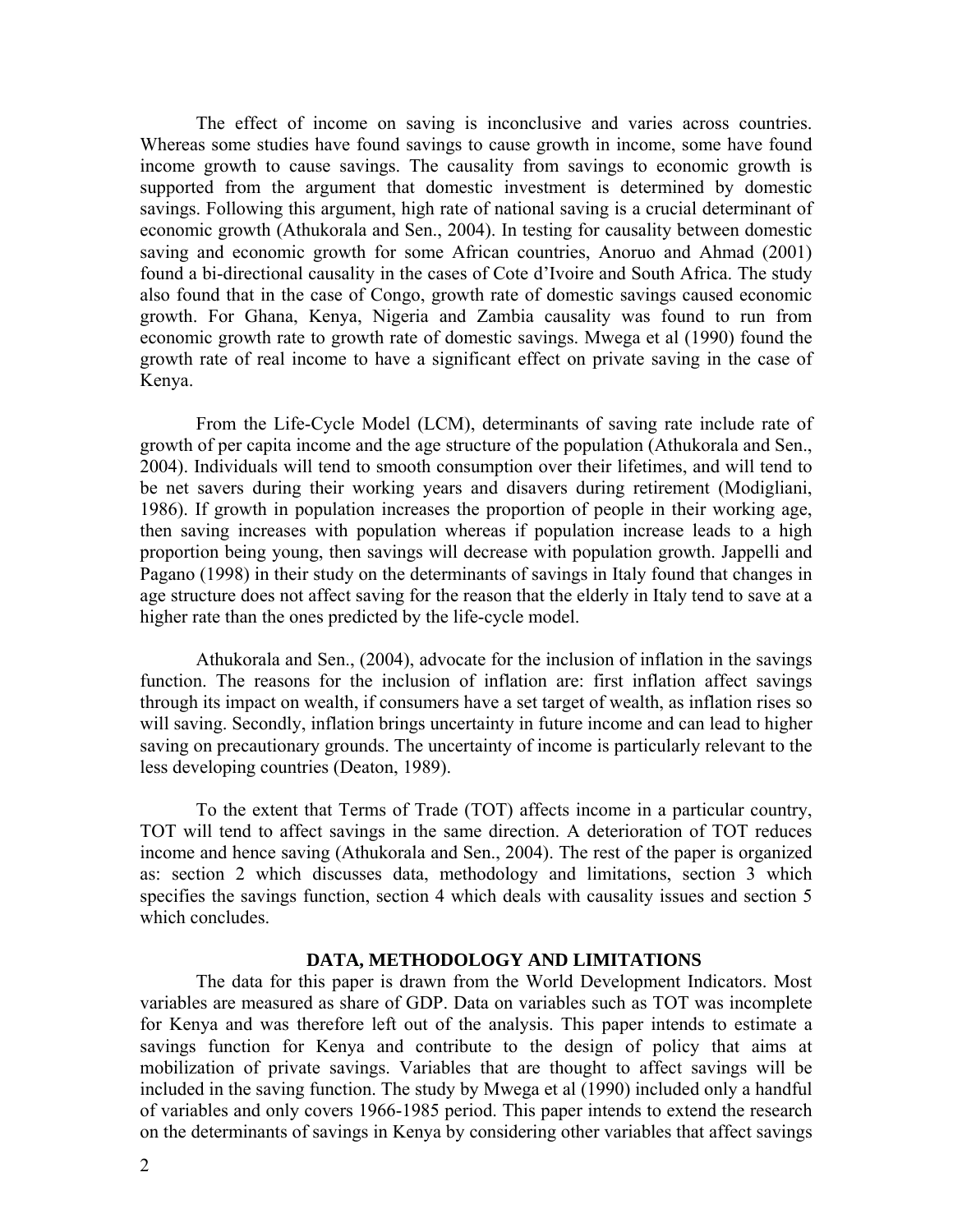and cover a longer period (1960-2005). The first procedure for any analysis involving time series data is to determine the stationarity of each variable by checking for the unit roots. This is done by the use of Augmented Dickey-Fuller (ADF) test for stationarity. The equation to be estimated for the ADF test for variable  $X$  is:

$$
\Delta X_t = \alpha_0 + \beta_1 X_{t-1} + \delta t + \sum_{t=1}^m \theta_t \Delta X_{t-1} + \varepsilon_t
$$
\n(1)

Where  $\Delta$  is the first-difference operator, t is the time trend,  $\varepsilon$  is the stationary random error, m is the maximum lag length. The null hypothesis is that the series contains a unit root which implies that  $\beta_1=0$ . The null hypothesis is rejected if  $\beta_1$  is negative and statistically significant. The results of stationarity tests are presented in the following table:

| Variable <sup>2</sup> | t-statistic | <b>Critical</b><br>value<br>at |
|-----------------------|-------------|--------------------------------|
|                       |             | 5% level                       |
| Psavrate              | $-1.002$    | $-2.952$                       |
| Dpsavrate             | $-5.375$    |                                |
| Expshare              | $-3.025$    | $-2.955$                       |
| Conshare              | $-1.002$    | $-2.952$                       |
| Dconshare             | $-5.375$    |                                |
| Gdprate               | $-2.363$    | $-2.955$                       |
| Dgdprate              | $-5.289$    |                                |
| Percaprate            | $-2.622$    | $-2.955$                       |
| Dpercaprate           | $-5.295$    |                                |
| Impshare              | $-2.257$    | $-2.952$                       |
| Dimpshare             | $-6.225$    |                                |
| Govtshare             | $-2.27$     | $-2.952$                       |
| Dgovtshare            | $-3789$     |                                |
| Invshare              | $-2.264$    | $-2.952$                       |
| Dinvshare             | $-5.658$    |                                |
| Infrate               | $-2.365$    | $-2.955$                       |
| Dinfrate              | $-4.178$    |                                |
| Lpercapita            | $-2.861$    | $-2.952$                       |
| Dlpercapita           | $-3.404$    |                                |
| UKconshare            | $-2.184$    | $-2.952$                       |
| <b>DUKconshare</b>    | $-3.984$    |                                |
| Poprate               | $-3.252$    | $-2.955$                       |

**TABLE 1: Augmented Dickey-Fuller test for unit root** 

 $\overline{a}$ 

<span id="page-2-0"></span> $2$  The variables are defined as Psavrate (Private saving), Expshare (Export), Conshare (Consumption), Impshare (Import), Percaprate (Per capita growth rate), Gdprate (GDP growth rate), Govtshare (Government expenditure), Infrate (Inflation rate), Lpercapita (Log of GDP per capita), UKconshare (UK consumption) and Poprate (Population growth rate). The operator D denotes the first difference for each of the variable. Note that most of the variables are measured as a share of GDP.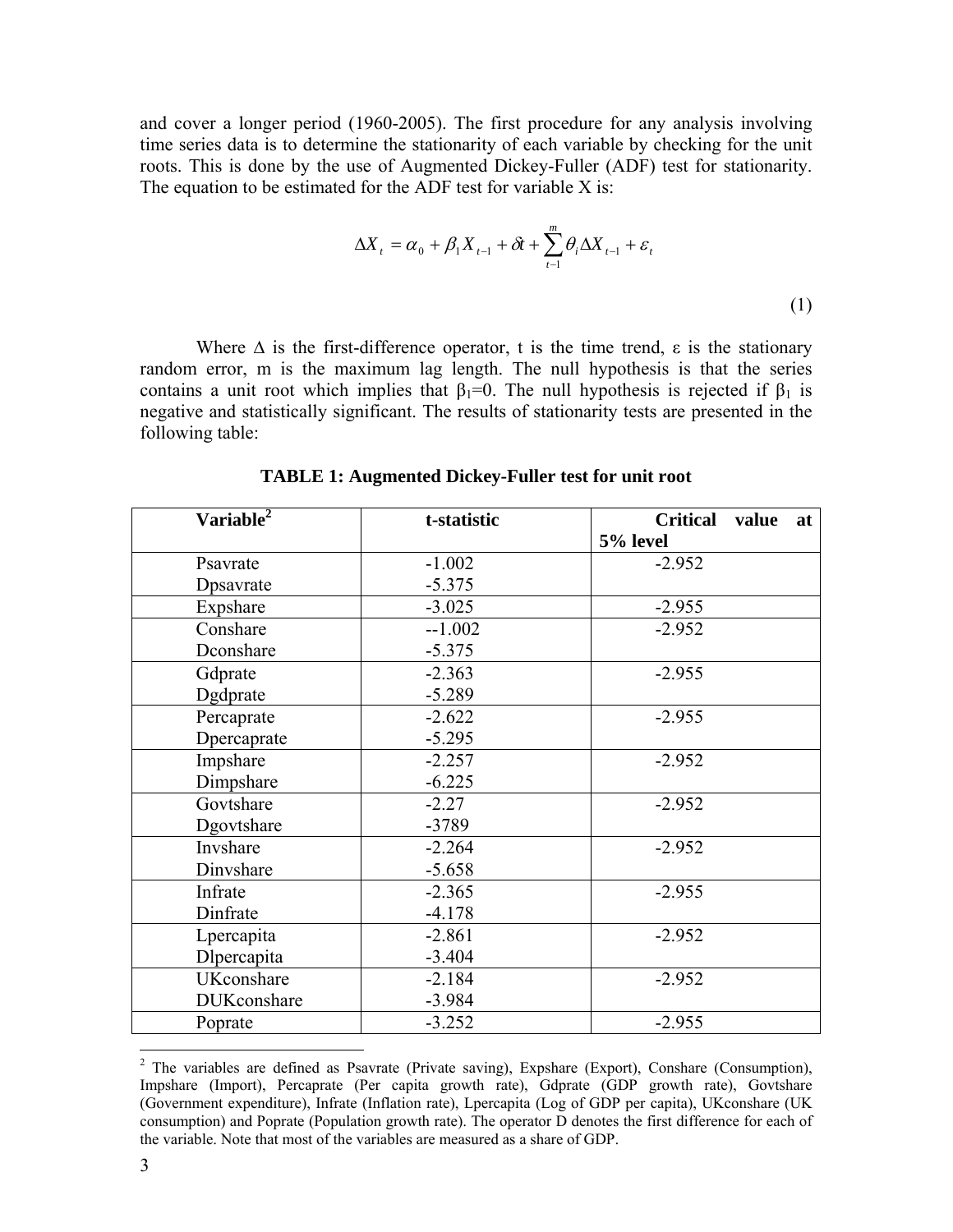As the results show, all variables are stationary except for export as share of GDP (expshare) and population growth rate (poprate) are non-stationary but all becomes stationary after first differencing.

# **THE SAVINGS FUNCTION**

The modeling of the savings function adopts the Hendry model with the two-step method (Hatanaka, 1996). This model has been used by Athukorala and Sen (2004) to model the determinants of private saving in India. The main estimation technique of the model moves from the general to specific model minimizing the possibility of spurious relations while retaining long-run information. The technique embeds the relationship being investigated within a sufficiently complex dynamic specification, including lagged dependent and independent variables. A major advantage of this method is that it yields an equation with first-differenced and hence stationary dependent variable and retains long-run information embodied in the data.

The savings function to be estimated is:

*psavrate* = *f* {*conshare*[−], *govtshare*[+], *gdprate*[+],*impshare*[−],*ukconshare*[+ / −], *poprate*[+ / −],*rir*[+]}

(2)

The first step is therefore to estimate equation (2) by OLS but also includes lagged first-difference of the explanatory variables. Some variables were found not to have an effect on saving and therefore were dropped from the analysis. To absorb the effects of serial correlation; we make use of Cochrane-Orcutt procedure. As the Durbin-Watson statistic shows, serial correlation has been corrected.

### **Empirical Results**

The results of the above estimation give the long run saving function reported below:

| <b>Variable</b> | <b>Coefficient</b> | <b>T</b> -<br>statistic |
|-----------------|--------------------|-------------------------|
| Gdprate         | 0.5003             | $2.45**$                |
| Impshare        | $-0.3757$          | $-1.76*$                |
| Rir             | 0.03015            | 0.45                    |
| Expshare        | 0.2929             | $2.15**$                |
| Poprate         | 6.5903             | 2.94***                 |

**TABLE 2: Private Saving Function Regression results (Long run model)** 

\* significant at 10% \*\* significant at 5% significant \*\*\* significant at 1%;  $R^2$ =0.6509 and Adj.  $R^2$ =0.44846 DW (original) =1.254 DW (transformed)= 2.053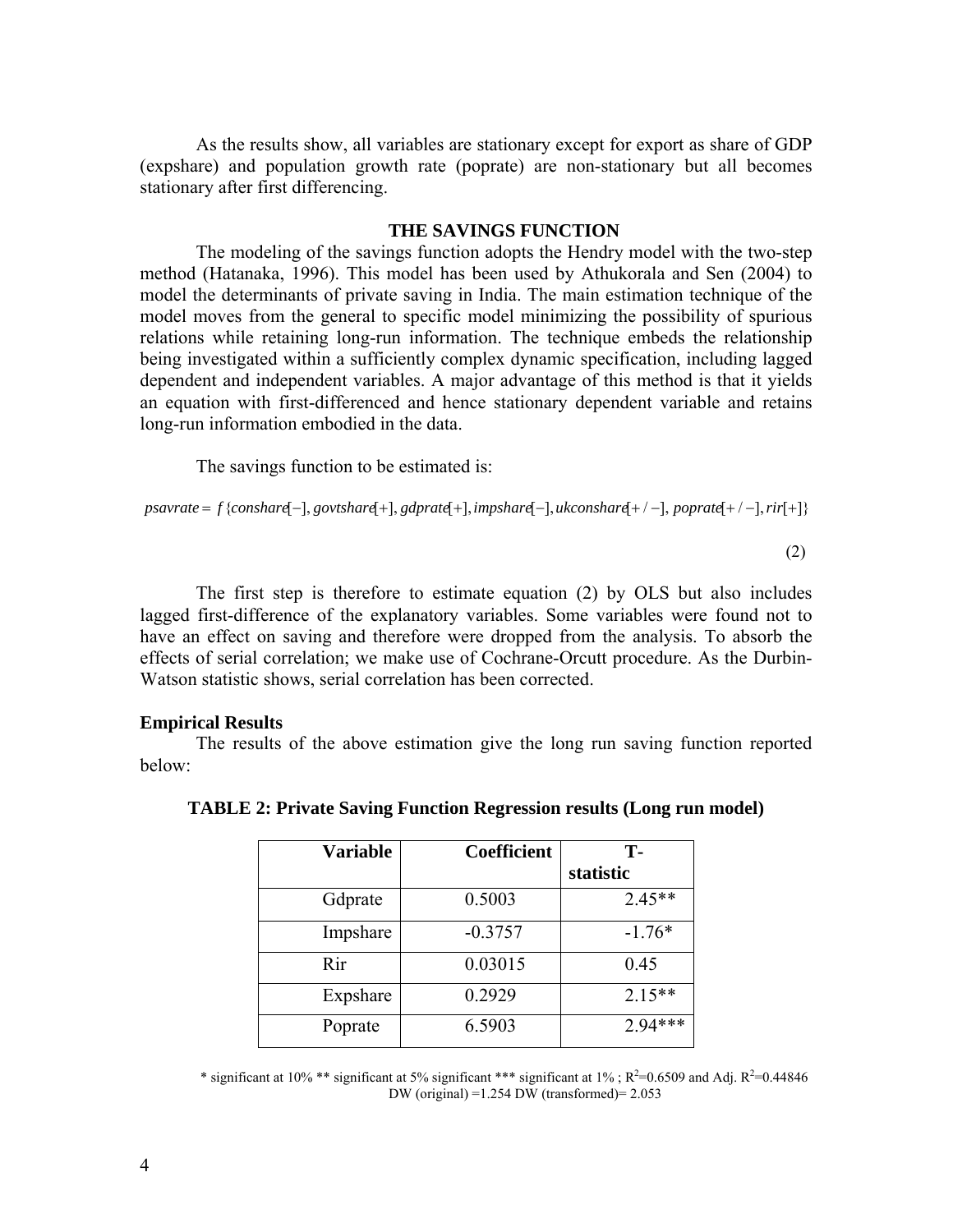The second step in the Hendry procedure is to multiply each of the coefficients of the explanatory variables by the respective variables and doing an estimation of the changes in the dependent variable on the lag of each of the new variables. By including lags and differences of the explanatory variables, we end up with a short-run relationship which must satisfy certain diagnostic testing procedures. The results of the short-run equation are presented below. Note that the dependent variable in the short-run model changes in private saving rate (dpsavrate). In addition to the variables that are computed using the Hendry procedure, we also include other relevant variables as changes in consumption as share of GDP. Test for the power of this short-run model is based on the Ramsey RESET test and the hypothesis of no omitted variable is accepted.

| <b>Variable</b> | <b>Coefficient</b> | Т-        |
|-----------------|--------------------|-----------|
|                 |                    | statistic |
| Lgdprate1       | $-.6626333$        |           |
|                 |                    | $2.55**$  |
| Lpoprate1       | .3540322           | $2.48**$  |
| Lpsavrate       | $-0.3145302$       | $-2.70$   |
|                 |                    | $***$     |
| dgdprate        | .2421027           | $1.84*$   |
| Ldpoprate       | 7.68965            | $1.72*$   |
| Dconshare       | $-.5617945$        |           |
|                 |                    | $7.16***$ |
| Constant        | $-1.293959$        | $-0.72$   |

**TABLE 3: Private Saving Function Regression results (Short run model)** 

\* significant at 10%, \*\* significant at 5% significant, \*\*\* significant at 1%;  $R^2=0.7921$  and Adj.  $R^2=0.7574$ ; Ramsey RESET test using powers of the fitted values of dpsavrate; Ho: model has no omitted variables;  $F(3, 33) =$ 1.85; Prob  $>$  F = 0.1577

We now turn to the long run model for interpretation. The results support the life cycle hypothesis in that a 1% increase in the growth rate of GDP leads to a long run 0.5% increase in private saving rate. These results are consistent with the results by Mwega et al (1990) who also found a positive relationship between saving rate and growth rate of GDP.

Import as a share of GDP has a negative effect on the saving rate. As Kenyans spend on imports, this seems to take resources out of the country thus lowering private saving rate. As we had indicated, demographic factors such as the rate of population growth can have either a positive or negative effect on saving rate. In the long run, as the population grows, it seems that for Kenya, the saving rate increases. This phenomenon can only be explained by a claim that as the population grows more people enter the labour market so that private savings grow as well. The positive effect of population growth to private saving could also be explained by the fact that as people become more, the assurances of income share at a private level in the future declines and people therefore will tend to save more out of their current income.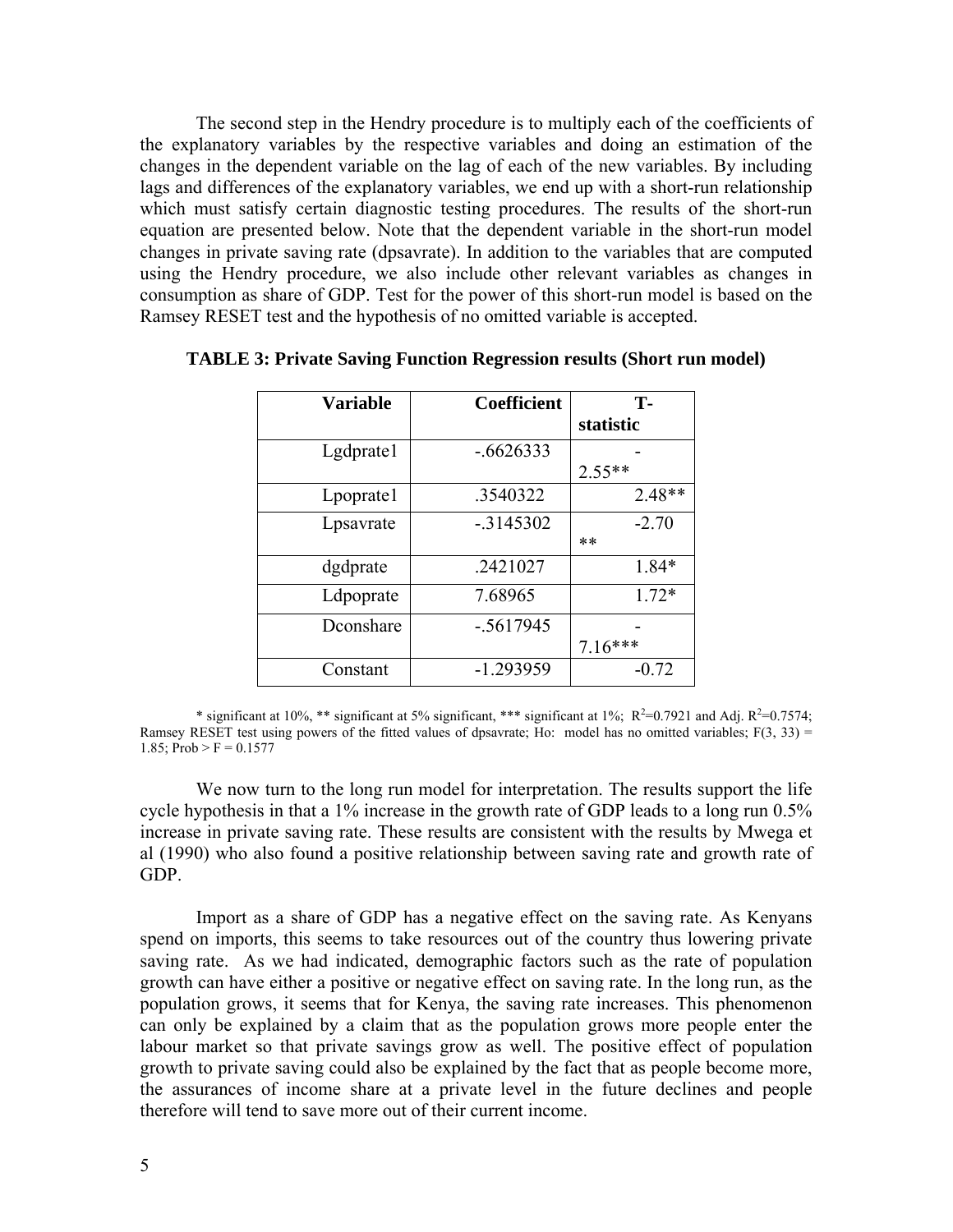Export will generally tend to generate income for the exporting country. A 1% increase in export share leads to a 0.29% increase in the private saving. For a country such as Kenya, this result is not surprising. Kenya has heavily relied on her export mainly of tea and coffee for the generation of her export earnings. Export earnings form a significant share of private saving. Real interest rate although having a positive impact on private saving is insignificant. The results are consistent with Mwega et al (1990) who concluded that real interest rate is not an important tool for mobilizing private saving in Kenya.

In the short run model, changes in share of consumption seem to have a significant negative effect of the growth rate of private savings. A 1% increase in growth of consumption share leads to a 0.56% decrease in growth of private saving. Interestingly, consumption does not seem to have a long run effect on private savings.

#### **Causality between Saving, GDP rate and Investment**

We now turn to establishing the causal relationship between saving and economic growth. To achieve this we intend to do Granger causality tests. The Granger causality procedure based on vector error-correction method (VECM) the case where the two series are cointegrated. The procedure is attractive over the standard VAR since it allows causality to emerge even if the coefficient of the lagged differences of the explanatory variable is not jointly significant (Anoruo and Ahmad, 2001). The VECM models are based on the following regression equations:

$$
\Delta gdprate_{i} = \alpha z_{i-1} + \sum_{i=1}^{a} \beta_{i} \Delta gdprate_{i-1} + \sum_{j=1}^{b} \phi_{j} \Delta gdsshare_{i-1} + \mu_{i}
$$
\n(3)

$$
\Delta g dsshare_{t} = \varphi z_{t-1} + \sum_{i=1}^{c} \phi_{i} \Delta g ds share_{t-1} + \sum_{j=1}^{a} \lambda_{j} \Delta g dprate_{t-1} + \varepsilon_{t}
$$
\n
$$
\tag{4}
$$

Where  $z_{t-1}$  represents the error-correction term lagged one period, a, b, c and d represent the optimal lag lengths obtained from the Akaike Information Criterion. In equation (3), the null hypothesis that growth rate of saving does not cause economic growth is rejected on the condition that either the sum of  $\phi$ , 's or  $\alpha$  is statistically significant. In equation (4) the null hypothesis that economic growth does not Granger cause growth rate of savings is rejected provided either the sum of  $\lambda_i$ 's or  $\varphi$  is statistically significant.

The Granger causality between gross domestic saving and GDP growth results are presented below.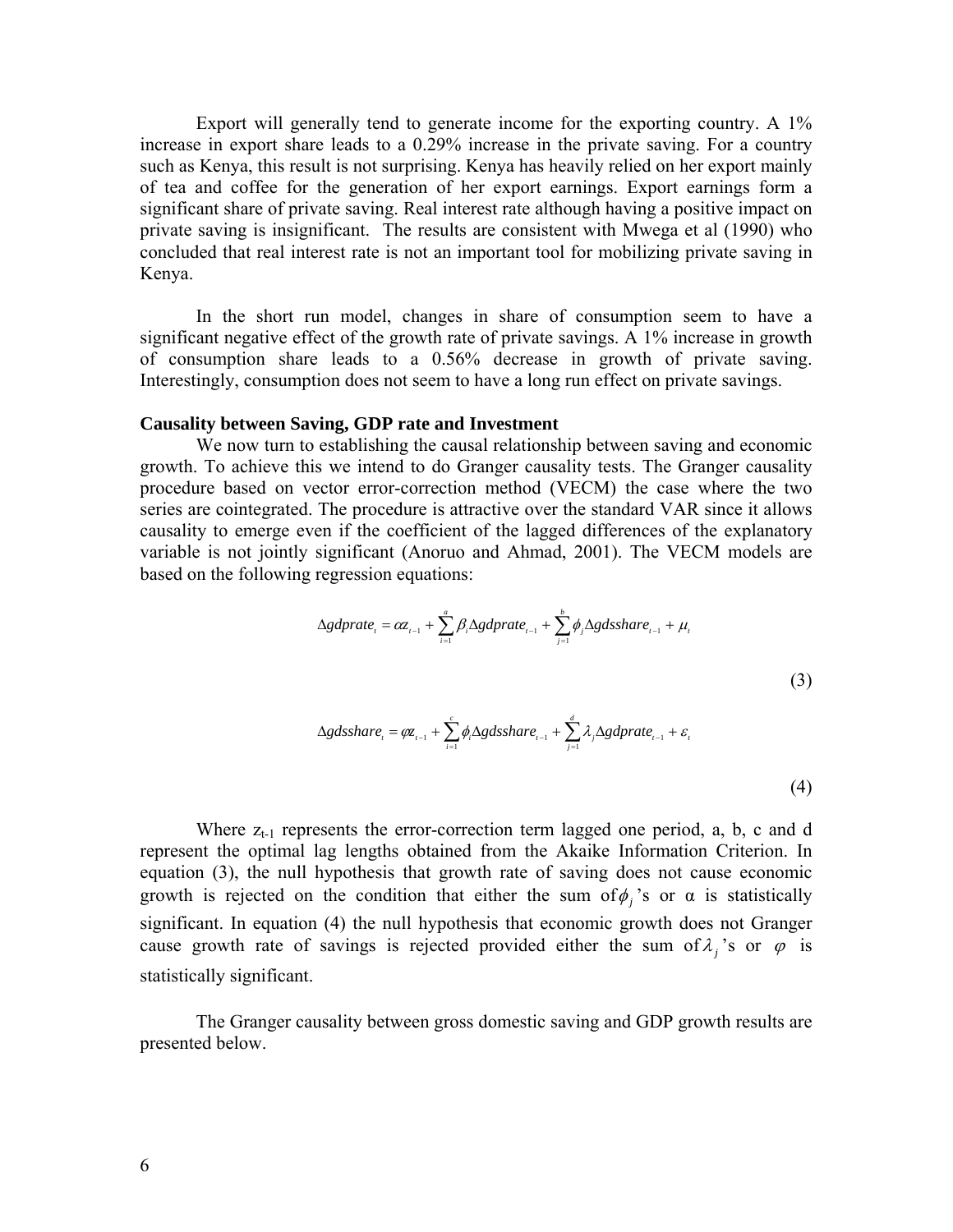| Equation    | Excluded    | chi <sub>2</sub> | df | Prob     |
|-------------|-------------|------------------|----|----------|
|             |             |                  |    | $>$ chi2 |
|             |             |                  |    |          |
| dgdsshare   | dpercaprate | 1.59             |    | 0.45     |
| dgdsshare   | ALL         | 1.59             |    | 0.45     |
| dpercaprate | dgdsshare   | 0.52             |    | 0.77     |
| dpercaprate | ALL         | 0.52             |    |          |

**TABLE 4: Granger causality Wald tests between Dgdsshare and Dpercaprate** 

The results indicates no causality either way between growth in gross domestic saving and growth in GDP, this finding is in contrast to the findings in a number of studies that have found GDP growth rate to lead to an rise in the growth rate of gross domestic savings. The lack of causality between GDP and savings is further confirmed by the impulse response that shows no permanent effect of a shock through savings. As the graph below indicates, a shock on the growth rate of savings in the short-run leads to a decline in the growth rate of GDP but which dies off in 4 years to return to the original level.

# **FIGURE 1: Impulse response of changes in the growth rate of Gross Domestic Saving Share and changes in per capita income rate**



# **TABLE 5: Granger causality Wald tests results for change in private saving rate and changes in per capita income rate**

| Equation    | Excluded    | chi <sub>2</sub> | df             | Prob     |
|-------------|-------------|------------------|----------------|----------|
|             |             |                  |                | $>$ chi2 |
|             |             |                  |                |          |
| dgdsshare   | dpercaprate | 5.51             | 2              | 0.06     |
| dgdsshare   | ALL         | 5.51             | $\overline{2}$ | 0.06     |
| dpercaprate | dpsavrate   | 2.33             | $\overline{2}$ | 0.31     |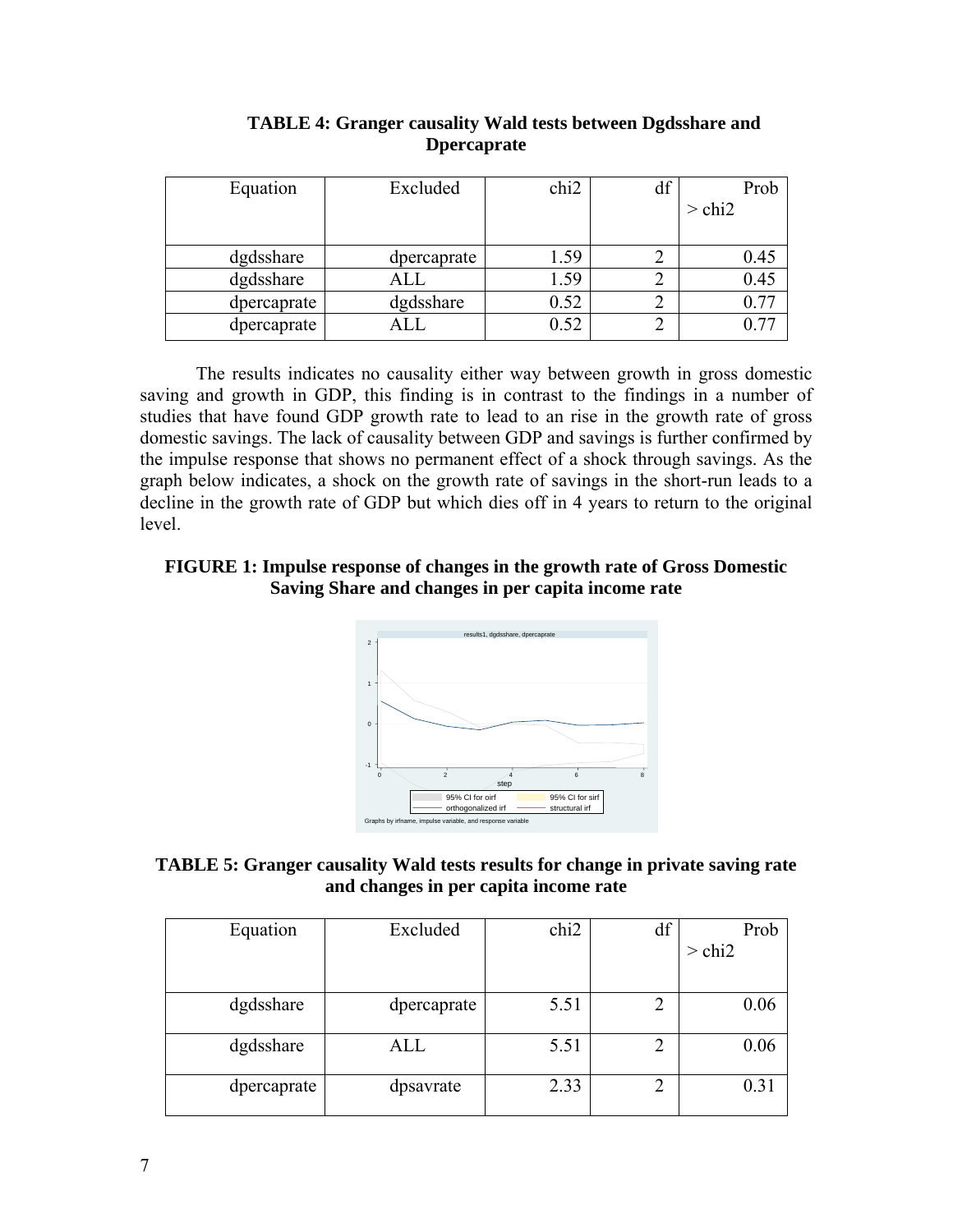| dpercaprate | $\sim$ $\sim$<br>ر | --<br>$\overline{\phantom{0}}$ | ◡.◡ |
|-------------|--------------------|--------------------------------|-----|
|             |                    |                                |     |

Turning to the causality of growth in private saving and growth in GDP per capita, there appears to be a weak causality (significant at the 6% level) from GDP per capita to private saving (see table 5). This finding is consistent with those by Anoruo and Ahmad (2001) who found causality for Kenya to run from GDP to savings, except that in our case it is the per capita income that Granger causes growth in private savings. Mohan (2006) also found the causal relation to run from income to saving. This finding is also consistent with the endogenous growth models. It appears then that growth in GDP alone will not lead to growth in savings but in addition to measures to raise GDP, policymakers must put in place measures that will lead to growth in GDP per capita. Such measures may include reduction in population growth rate. As figure 2 below shows, a shock on private savings through perhaps a rise in interest rate will initially reduce per capita income due to a decline in investment and the borrowing power of business. As savings grow, this increases investment raising per capita income as the effects of the shock dies off.

## **FIGURE 2: Impulse response of changes in private saving and GDP per capita rate**



## **Causality between Savings and Investment**

In theory, at equilibrium rate of interest, level of savings is equal to the level of investment. Whereas, savings increases with the rate of interest, investment in theory is a decreasing function of interest rate. According to this theory, interest rates need to be high to induce savings. Moore (2006), in a recent provocative paper seems to dispute the theory and instead argues that saving is simply the accounting record of investment as opposed to saving being an increasing function of interest rates. According to this argument, investment increases in response to lower interest rates and savings necessarily rises by an identical amount. The level of savings is therefore not as widely viewed equated to investment by changes in the rate of interest. Investment is, according to Moore not constrained by insufficient saving but by bank rate that is set by the Central Bank at too high a level to generate full employment level of aggregate demand and rapid economic growth. According to Moore, it is not an issue of causality between savings and investment. Subjecting this claim to a Granger causality test in the case of Kenya yields a different picture as the test result presented below shows.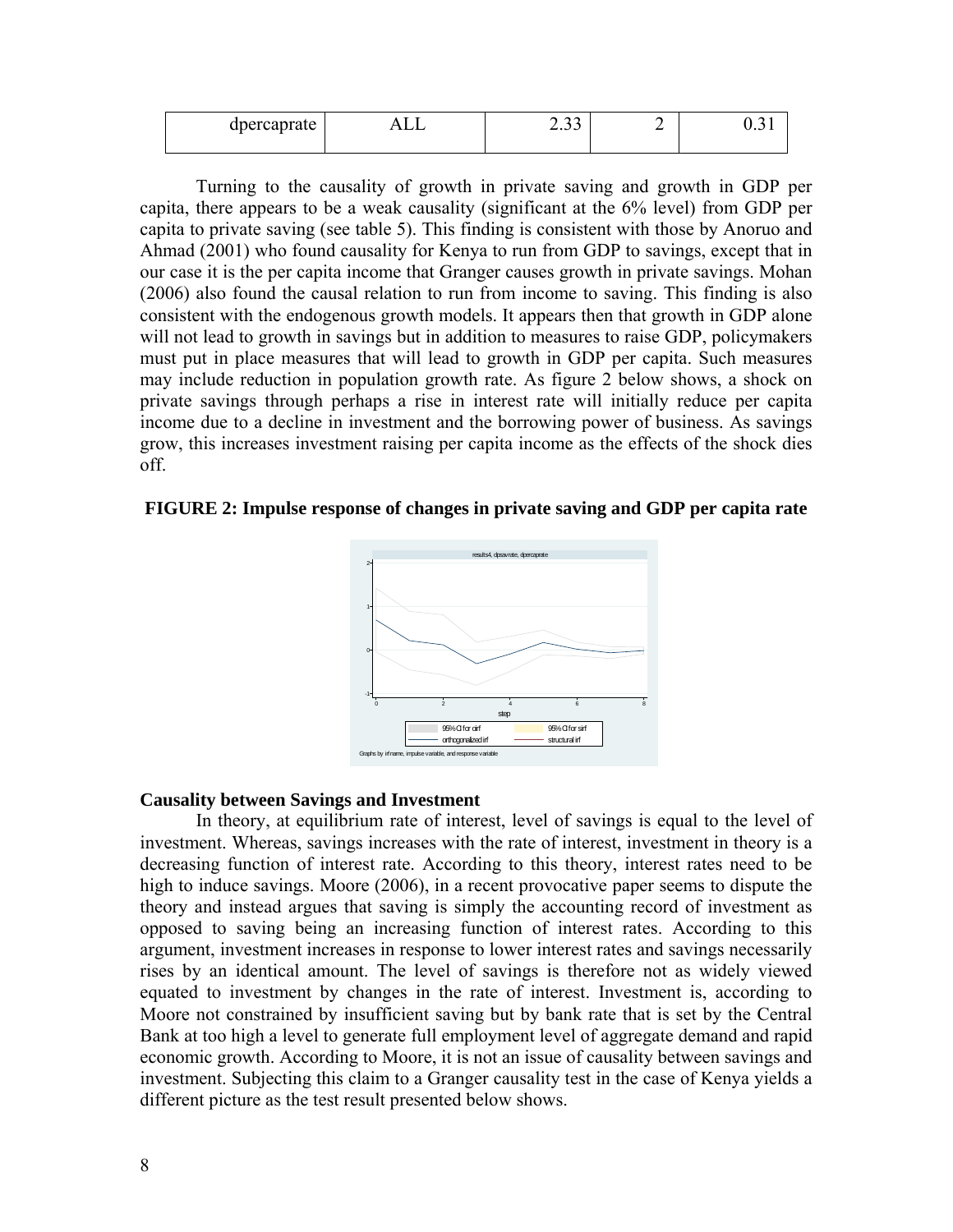| Equation    | Excluded   | chi <sub>2</sub> | df             | Prob     |
|-------------|------------|------------------|----------------|----------|
|             |            |                  |                | $>$ chi2 |
|             | dinvshare  | 9.1              | $\overline{2}$ | 0.011    |
| dgdsshare   |            |                  |                |          |
| dgdsshare   | <b>ALL</b> | 9.1              | $\overline{2}$ | 0.011    |
| dpercaprate | dgdsshare  | 12.4             | $\overline{2}$ | 0.002    |
|             |            |                  |                |          |
| dpercaprate | ALL        | 12.4             | $\overline{2}$ | 0.002    |
|             |            |                  |                |          |

# **TABLE 6: Results of Granger causality Wald tests for growth in domestic savings and growth in investment**

The above analysis shows a significant double causality between growth in domestic saving and growth in investment. Growth in saving Granger causes growth in investment just as growth in investment Granger causes growth of saving. As the impulse response graph below shows, a shock in growth of savings perhaps by raising interest rates causes a decrease in growth of investment. The initial rise in savings translates into investment after the second year of the shock and the shock dies off after the  $6<sup>th</sup>$  year. There is therefore no support for the claim by Moore that savings do not constrain investment. The results show that saving and investment Granger cause each other.

## **FIGURE 3: Impulse response of growth in GDS and growth of Investment share**



### **CONCLUSION**

This paper set out to determine the causality between saving and GDP on the one hand and investment on the other. Whereas this paper does not find causality between GDS and GDP, GDP per capita is found to Granger cause private savings. On the other hand, there appears to be a double causality between GDS and investment. An increase in savings will cause an increase in investment and vice versa.

Four variables were found to have a significant long run effect on private saving. These are; GDP growth rate, import share, export share and population growth rate. One striking variable is population growth rate which instead of having a negative impact on private saving had a significant positive impact. It would then appear that the notion of a